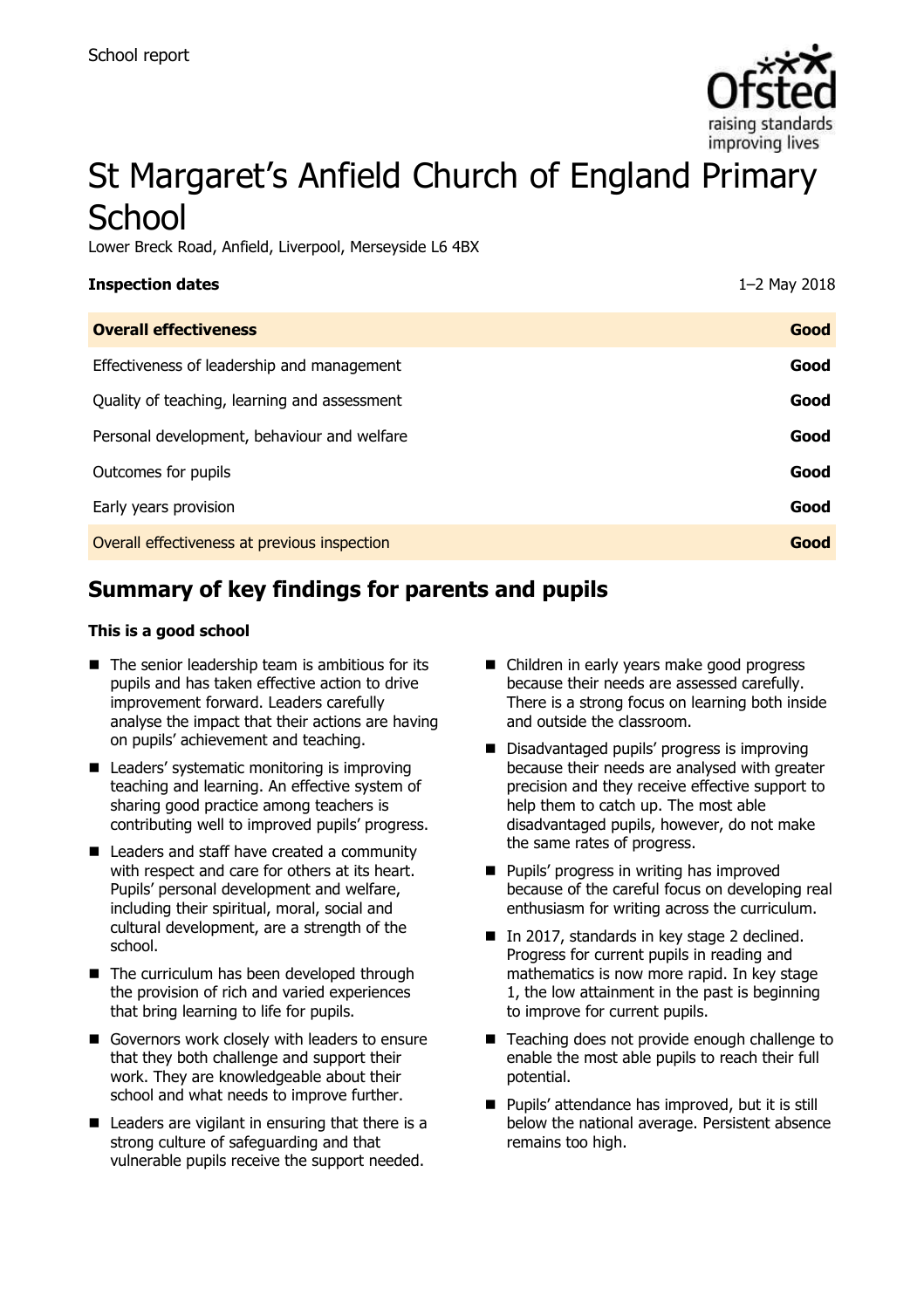

# **Full report**

#### **What does the school need to do to improve further?**

- Improve the quality of teaching, learning and assessment by:
	- continuing to improve the progress of disadvantaged pupils, including those who are most-able, so that a higher proportion achieve the expected standard or above
	- ensuring that teachers provide the most able pupils with suitably challenging activities to enable this group to reach their potential
	- ensuring that the recent improvements in pupils' attainment in key stage 1 are secured and built on further.
- Further improve attendance across the school and reduce the high levels of persistent absence of some pupils.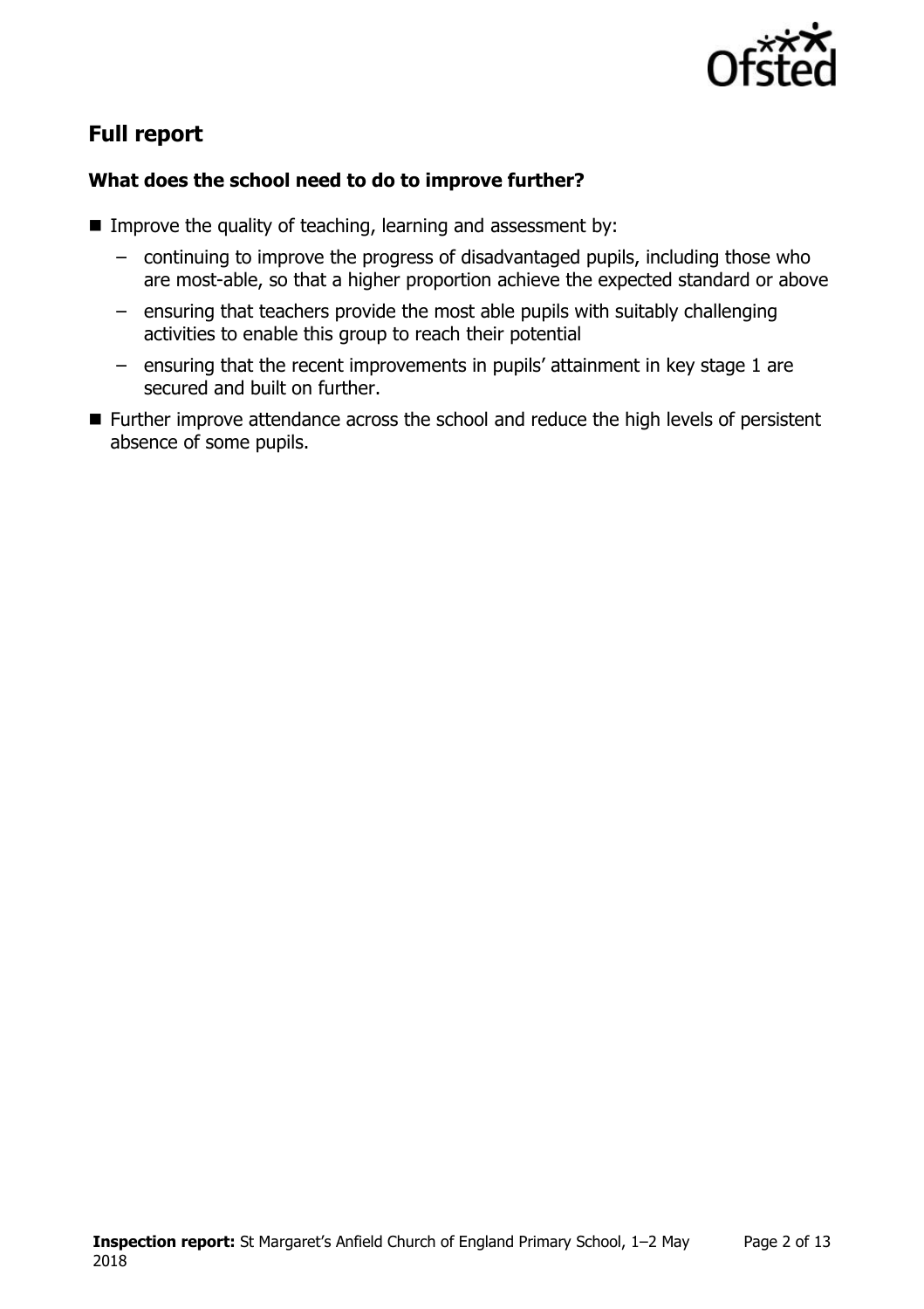

# **Inspection judgements**

#### **Effectiveness of leadership and management Good**

- Pupils' outcomes at the end of 2017 dipped sharply. Progress in reading was especially weak and the standards pupils reached were below the national averages. This was due to staffing turbulence and ineffective strategies to spot pupils' underachievement early enough.
- The headteacher and her committed team of leaders responded swiftly to the disappointing published data. Teachers have been supported through a new coaching approach to ensure that the quality of teaching is consistently strong across the school.
- A rigorous system for checking on pupils' progress has been introduced. This is ensuring that pupils in danger of falling behind are identified quickly and are helped to catch up quickly. Teachers are being held to account for the progress that the pupils in their class make. Furthermore, a new system for assessing pupils' progress means that teachers have timely access to accurate information, which enables them to plan work that matches the learning needs of most pupils. As a result of this effective action, pupils are making much swifter progress than in the past and the decline in pupils' outcomes has been halted.
- The leader for assessment provides support and challenge for teachers to ensure that small group and individual support sessions are carefully targeted to help pupils bridge the gaps in their knowledge, understanding and skills. The progress of those pupils who receive this additional support is monitored rigorously, to make sure that it is making a difference to their learning.
- Leaders have ensured that teachers are well supported to improve their practice. This involves access to appropriate training alongside many opportunities to work with others in the school so that good practice is shared. This has led to a consistent approach to teaching and learning and has built a harmonious working atmosphere. Staff share the headteacher's determination to ensure that pupils in their school overcome the many barriers to learning that some may face.
- Leaders know their pupils' needs well. They provide additional support for pupils who are vulnerable. Leaders are also aware of the need to support and promote pupils' social and emotional development. This is having a positive impact on pupils' learning. Staff and pupils speak highly of the weekly opportunity that they have to focus on personal, social and health education. Pupils are consequently more aware of how negative emotions can prevent their progress in learning. They explained how reflecting on their feelings is important and they value the time they have to do so.
- The school uses the funding for disadvantaged pupils effectively. Leaders carefully target this funding to support these pupils. Leaders have high expectations for the achievement of this group. The recently appointed learning mentor is now adding to the strength of the team that supports these pupils. The differences in progress between disadvantaged pupils and other pupils nationally are now much smaller than in the past.
- Leaders have developed the school's curriculum carefully to promote pupils' spiritual,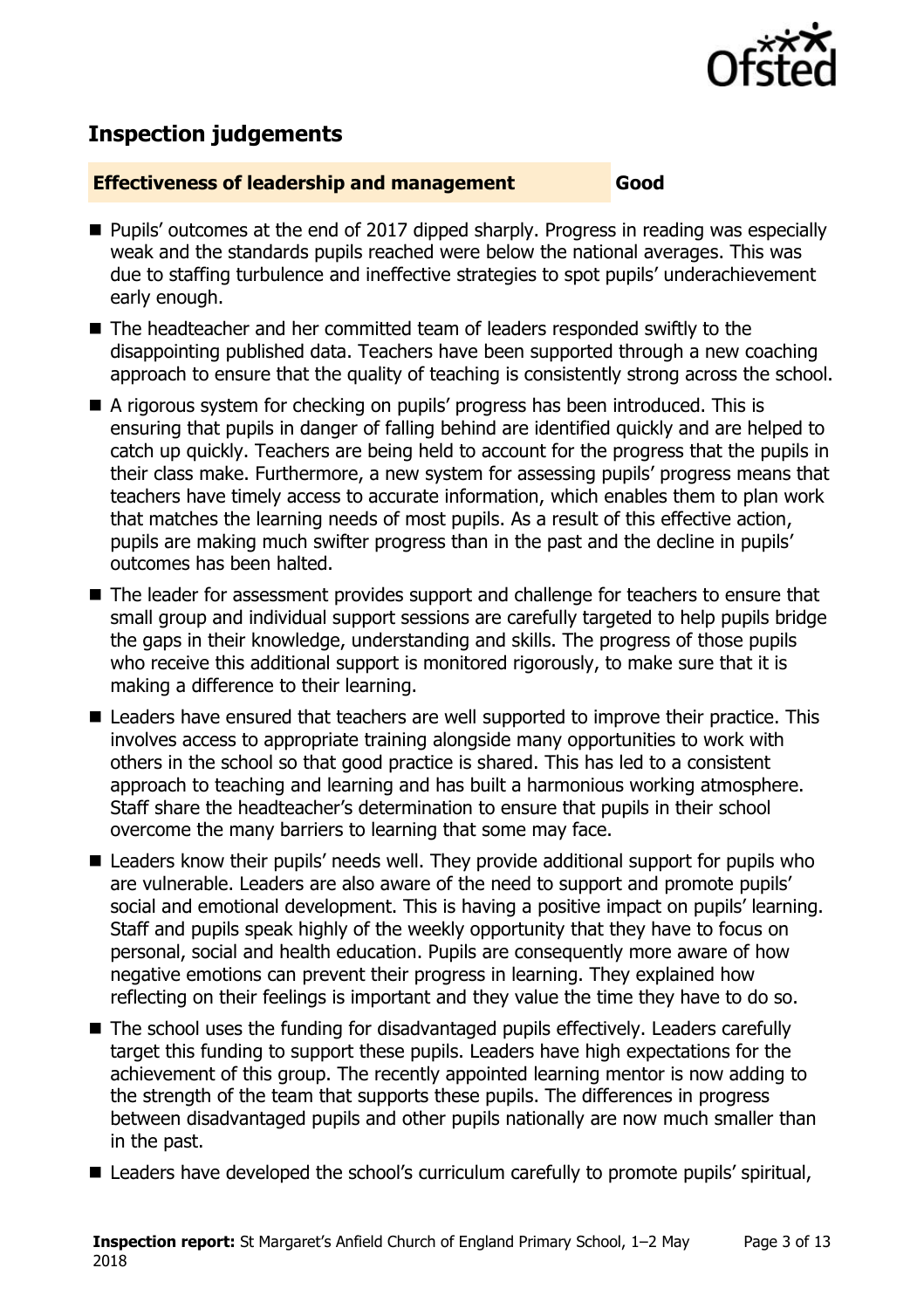

moral, social and cultural development. Leaders emphasise how they ensure that it is appropriate for the needs of pupils in this school. Pupils are encouraged to be reflective, thoughtful learners. Pupils grow and develop into caring members of their community because they are given responsibility for helping other pupils in the school. This is also because of the school's ethos of service to others. For example, pupils explained how they formed their own 'eco' team to look after their environment. The school takes every opportunity to develop pupils' understanding of their place in a diverse world and prepares them well for the next stage of their learning.

- The curriculum, including lunchtime and after-school activities, provides a variety of experiences that contribute to raising pupils' achievement and promoting their personal development. Pupils have opportunities to develop their understanding of British values through activities such as polling day, when they vote for their school council representatives. Enrichment weeks are carefully planned, enabling pupils to learn about the past. Exciting topics are valued by teachers and pupils. A recent 'Decades week' developed pupils' understanding of the history of music. Pupils experienced high-quality musical workshops and planned activities. Pupils' positive learning experiences are, therefore, contributing well to their growth as successful learners.
- Leaders have ensured that every aspect of the school day is planned well. This includes breaktimes, when pupils are given the opportunities to socialise and play. Positive relationships between pupils are developed well through the provision of designated play areas. Pupils have the space that they need to play and socialise happily.
- **Procedures to monitor and evaluate the quality of teaching and its impact on pupils'** progress are a shared responsibility. The headteacher has created a team in the school that cares deeply about both pupils' well-being and their progress in learning.
- Senior leaders have given middle leaders the support that they need to be effective leaders of their subjects. Middle leaders speak knowledgeably about their work in developing the school's curriculum. They monitor the effectiveness of teaching closely in their subjects through checking on the work in pupils' books and on pupils' progress.
- Relationships with parents are typically good. Although the findings from Parent View are not wholly positive, discussion with parents and the school's own parental questionnaire indicate that parents are supportive of the school.

#### **Governance of the school**

- Governors know the school well. They visit the school regularly and ensure that they receive the information that they need to hold leaders to account. They are aware of where the school needs to improve.
- Governors speak knowledgeably about the strengths and weaknesses of the school. They understand the pupils' needs and support leaders in ensuring that funding is targeted effectively. For example, funding is used effectively for pupils who have special educational needs (SEN) and/or disabilities. Consequently, this group is making good progress in their learning.
- Governors understand where the focus for improvement needs to be. For example, they are well aware that pupils' attendance is not as good as it should be when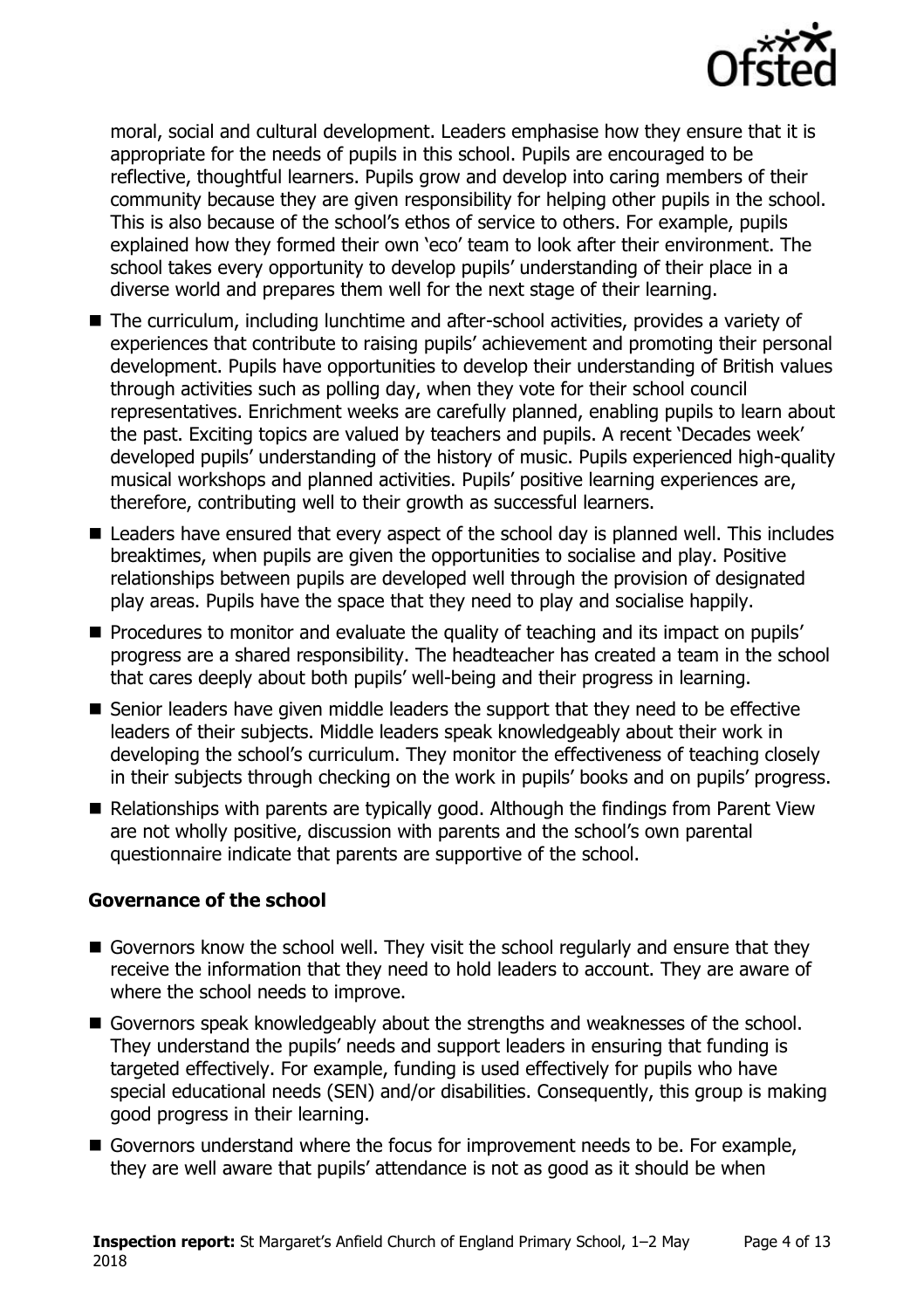

compared to the national average.

- Governors also understand where the school is being successful. For example, governors spoke about the new approach to improving teaching and learning and the positive impact that this is having on improving pupils' progress.
- Governors are knowledgeable about safeguarding and have attended training in the school. In addition, they have attended 'Prevent' duty training. As a result of this, they understand their responsibilities well.
- Governors chose to have a review of governance in September 2017. New governors have now joined the governing body. They are undertaking their responsibilities effectively, including the new SEN governor, who is keen to provide support and challenge.

#### **Safeguarding**

- The arrangements for safeguarding are effective.
- Staff are vigilant about the safety and welfare of pupils. This is an important priority in the school, where the needs of pupils can be complex. The school has a particular focus on supporting its pupils in their social and emotional development. Staff ensure that pupils are not forgotten whatever their needs are. Staff often 'go the extra mile' for pupils, particularly when the level of support that they may need is not typical. For example, staff meet weekly to discuss vulnerable pupils' individual action plans. The safeguarding team work closely with individual families to provide additional support when this is needed.
- The school's safeguarding work is supported by the creation of a team of staff who provide support to individual pupils. They are well trained and use their skills and expertise effectively.
- All staff and governors have received appropriate training that enables them to protect pupils from harm and understand the procedures for informing others if a pupil is at risk.
- Leaders ensure that record-keeping is robust and that where there are concerns they are quickly followed up. Leaders keep a close check on any low-level issues about pupils' welfare in case information indicates more serious concerns. Leaders make appropriate links with other agencies to protect pupils.

#### **Quality of teaching, learning and assessment Good**

- Teachers share their good practice regularly. This is having a very positive impact on ensuring a consistent approach to teaching across the school. For example, teachers have developed strong questioning skills which they use well to check on pupils' understanding. In addition, teachers are skilled at helping pupils to understand what successful learning looks like, so that pupils can go on to produce quality work in a range of subjects.
- Teachers know their pupils increasingly well and set work at the correct level for most pupils. However, this is more varied for the most able pupils, including the most able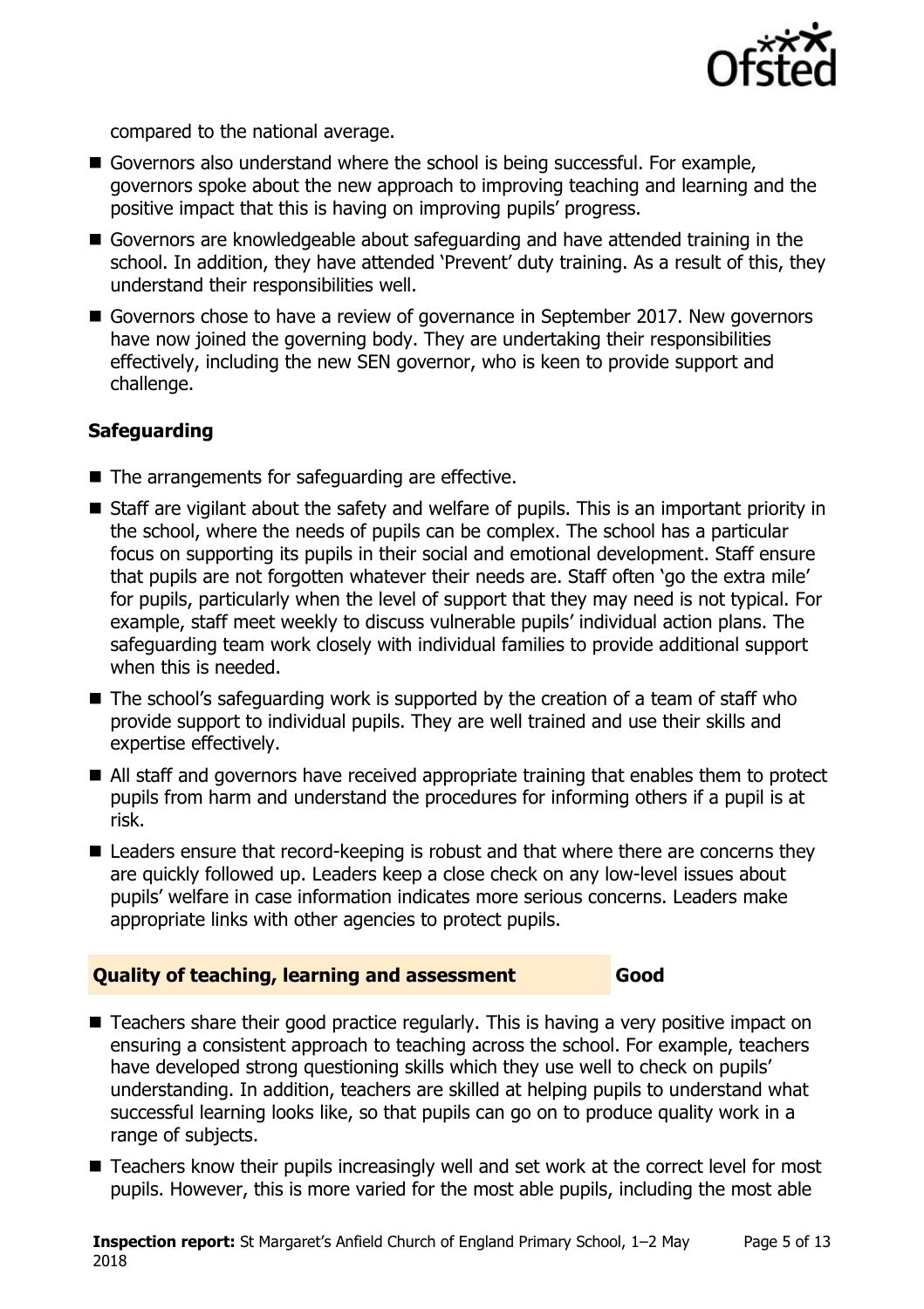

disadvantaged pupils. Some most-able pupils have the opportunity to respond to demanding work. For example, the Year 5 science books show that the most able pupils have gained a very good understanding of the movement of planets in the solar system. However, in some classrooms the most able pupils are not able to replicate this strong progress because they do not receive enough challenge.

- Improving the teaching of writing has been a whole school focus. This has had a positive impact. Pupils' achievement in writing has improved because of the regular opportunities that they have to develop and practise their skills by writing across the curriculum.
- $\blacksquare$  In key stage 2, in particular, teachers emphasise the importance of pupils' developing good-quality handwriting skills to ensure that pupils can write fluently and legibly. This accounts for the good presentation in pupils' books and their willingness to write at length and for different purposes.
- **Pupils'** progress in reading is improving due to the renewed focus on teaching reading and improved phonics teaching. Teachers question pupils in guided reading sessions carefully, ensuring that pupils search for answers and give evidence from their reading text. Pupils read regularly at home and in school as shown in pupils' reading journals. Pupils recognise the importance of reading and use the school library to choose books that they enjoy. The organisation of phonics in the school is now more rigorous than in the past and the proportion of pupils reaching the expected standard in the Year 1 phonics check is improving over time.
- The teaching of mathematics has also improved. Teachers model new strategies carefully and ask questions which encourage pupils to explain their thinking. Teachers encourage pupils to work together and to discuss their work. This is helping pupils to deepen their understanding. Some pupils have the responsibility of being 'mathematics ambassadors'. These pupils organise mathematical games at playtimes and promote the enjoyment of mathematics. Pupils throughout the school are positive about mathematics.
- Carefully targeted small group and individual support is helping pupils who have fallen behind to catch up quickly. This is having a positive impact on improving pupils' progress, including the progress of disadvantaged pupils.
- **Pupils are focused in their lessons and respond quickly to teachers. Teachers have high** expectations of their pupils. This is shown in pupils' positive behaviour in lessons, and in their books where standards of presentation are high.

#### **Personal development, behaviour and welfare Good**

### **Personal development and welfare**

- The school's work to promote pupils' personal development and welfare is good.
- Leaders place great importance on nurturing pupils so that they are respectful and caring. This underpins everything that happens in the school. Leaders want pupils to achieve in a community that cares.
- **Pupils enjoy coming to school and understand that they are in school to work hard and**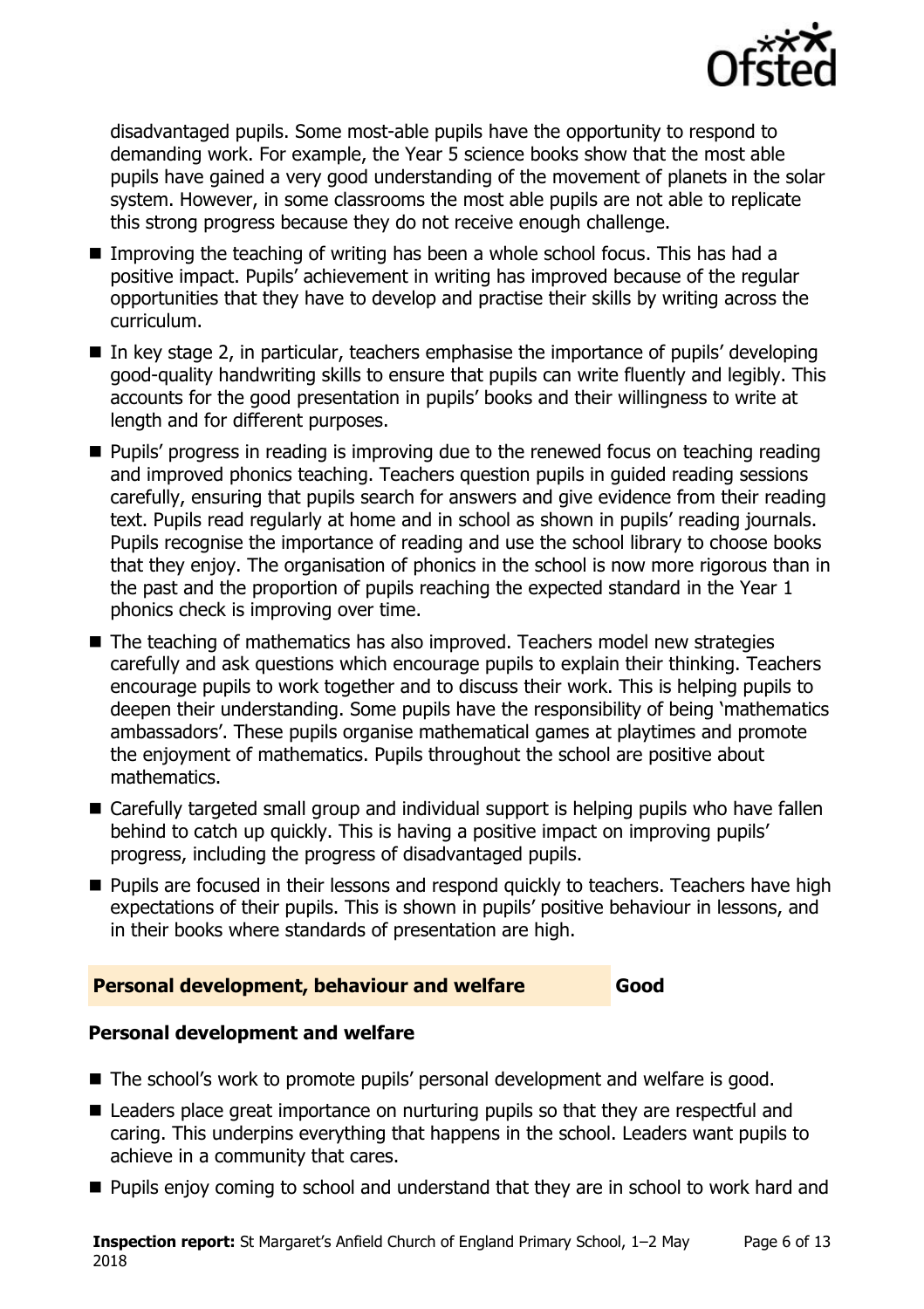

be successful. They talked about their headteacher as someone who likes to reward them if they improve.

- Leaders provide a variety of after-school clubs to develop pupils' social skills and widen their experiences. Pupils enjoy the many and varied after-school clubs that they have. For example, they explained how they enjoyed drama club when they produced a version of 'The Lion King'. Such opportunities are enabling pupils to try new and exciting activities instead of 'sitting in front of a screen' as one pupil said.
- **Pupils feel safe in their school and explained how some pupils help them to stay safe** as well as their teachers. Some pupils have a role as an 'internet safety ambassador'. They keep other pupils alert to online safety issues in assemblies every week.
- Leaders give a high priority to pupils' personal development. They emphasise the importance of mental well-being. A new initiative each Friday encourages pupils and staff to reflect on their week. It is having a very positive effect on creating a calm and orderly environment that enables pupils to thrive. It is part of a new personal, social, health education programme designed to improve pupils' capacity to learn.
- Staff take every opportunity to develop pupils' personal skills through the planning of the curriculum. For example, pupils learn about other faiths as well as their own. Classroom worship in Year 3 included how to be a good friend. Pupils are encouraged to think of others and enjoy fund raising for good causes. As a result of this continued focus on others, pupils develop strong personal skills and become respectful members of their school and wider community.
- A member of staff appointed to support parents and their children gives pupils additional help when they need it. For example, support is provided during times of transition. This includes pupils who speak English as an additional language. As a result of this, such pupils are well-supported when they start in the school.

### **Behaviour**

- The behaviour of pupils is good.
- **Pupils' behaviour in and around school is calm, orderly and respectful of others.**
- **Pupils' behaviour in classrooms is good and is contributing to the current improvements** in pupils' progress. Pupils respond quickly to teachers' instructions and they are keen to work hard.
- **Pupils are polite and friendly to all, including visitors to the school.**
- Teachers encourage pupils to reflect carefully when they make mistakes in their relationships with other pupils. Pupils explained that if they get angry they are asked to think of ways to cope with their problems that will be more effective. Teachers in the school offer them examples of how to manage their feelings. Such work is benefiting pupils greatly and contributing to improvements in behaviour. Leaders now tackle inappropriate behaviour in school well. Consequently, exclusions have fallen.
- **Pupils' attendance at school is improving, but it remains below the national average.** Leaders are working with parents to support pupils who need additional help to improve their attendance. Nonetheless, persistent absence remains high.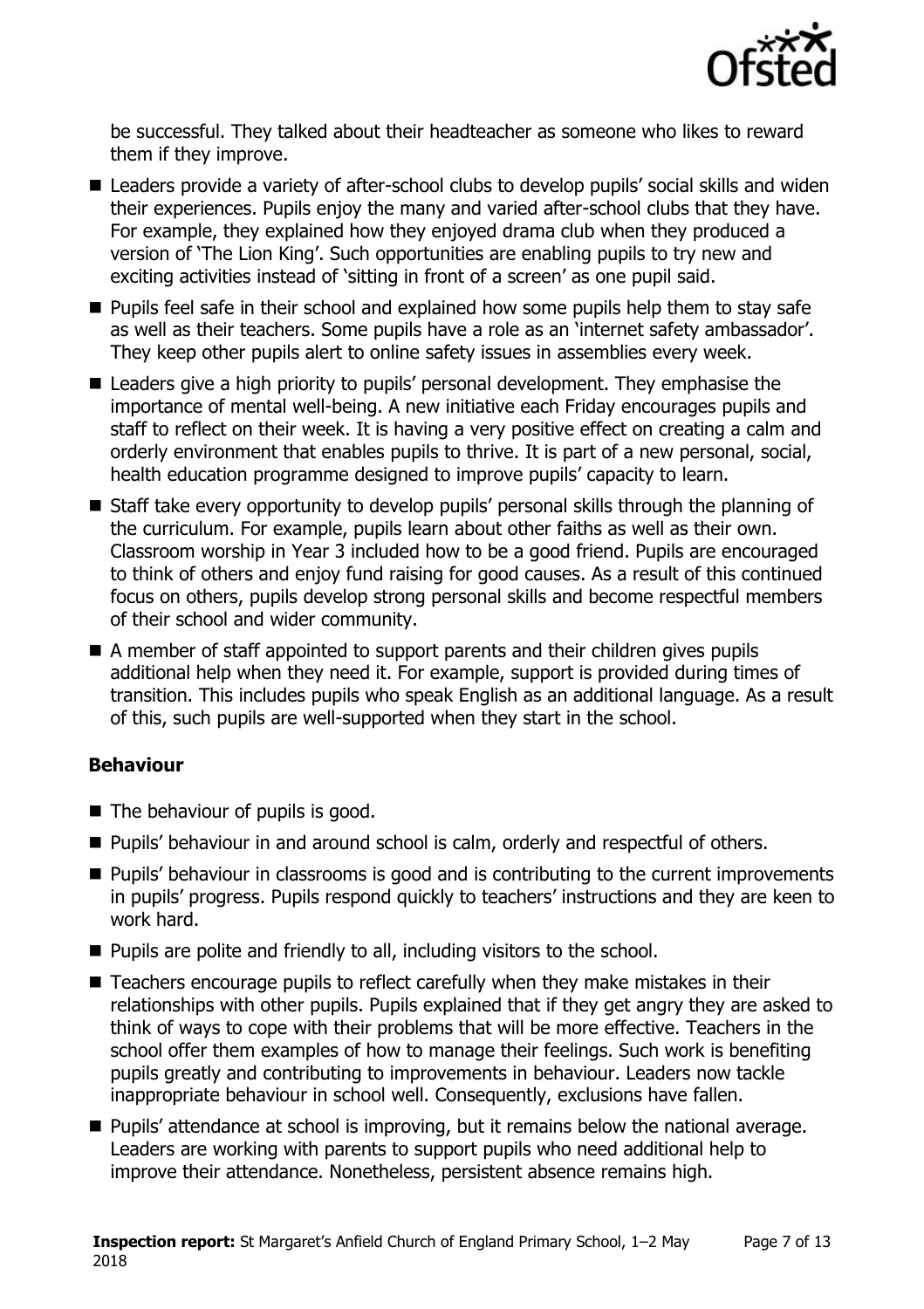

#### **Outcomes for pupils Good Good**

- In 2017, Year 6 pupils made slow progress in mathematics and writing. Progress in reading was particularly weak. The standards that they achieved in reading, writing and mathematics were below the national averages. The school's own data and information from pupils' books show that the dip in pupils' outcomes has been arrested and reversed. Progress across the school is improving for current pupils in reading, writing and mathematics and a greater proportion of pupils are working at age-related expectations.
- Despite the good progress that Year 2 pupils make over key stage 1, the standards that they have reached in reading, writing and mathematics have been below average. The 2017 data points to an improving picture, which is being sustained by those pupils currently in Year 2. Nonetheless, the rate of improvement in key stage 1 is not as strong as that seen in key stage 2.
- Most disadvantaged pupils are making typically strong progress, which is helping to close the attainment gap between them and other pupils nationally. However, there is still work to be done, as differences in the attainment of disadvantaged pupils in the school and other pupils nationally are still too great, particularly in key stage 1.
- The 2017 test results for the end of Year 6 showed that the proportion of pupils achieving greater depth was below the national average. This was also true for the most able disadvantaged pupils. The achievement of the most able pupils currently in the school is varied across classes and subjects. This is because teachers' expectations of what the most able pupils can achieve are not consistently high enough.
- Although the proportion of pupils reaching the expected standard in the Year 1 phonics check dipped in 2017, the overall trend in phonics performance since the previous inspection has been positive. Pupils currently in Year 1 are making good progress in phonics currently, which is helping them to develop good early reading skills.
- **Pupils who have SEN and/or disabilities make good progress. This is because their** progress is carefully tracked and additional support is provided when needed. The special educational needs coordinator ensures, through her strong leadership, that pupils enjoy their learning and want to be successful.
- Teachers place importance on developing pupils' skills in reading, writing and mathematics across the curriculum. Pupils' books show that they make good progress across a range of different subjects beyond English and mathematics. For example, in Year 4, pupils had written an explanation text about the layers of the rainforest. In Year 6, pupils produced a diary entry from the viewpoint of a slave. The quality of language chosen and the organisation of the writing by pupils show an increasing level of skill in pupils' work.
- **Pupils for whom English is an additional language make particularly strong progress** from their starting points on entry to school. In 2017, the attainment of this group of pupils in reading, writing and mathematics was typically higher than that of other pupils in the school.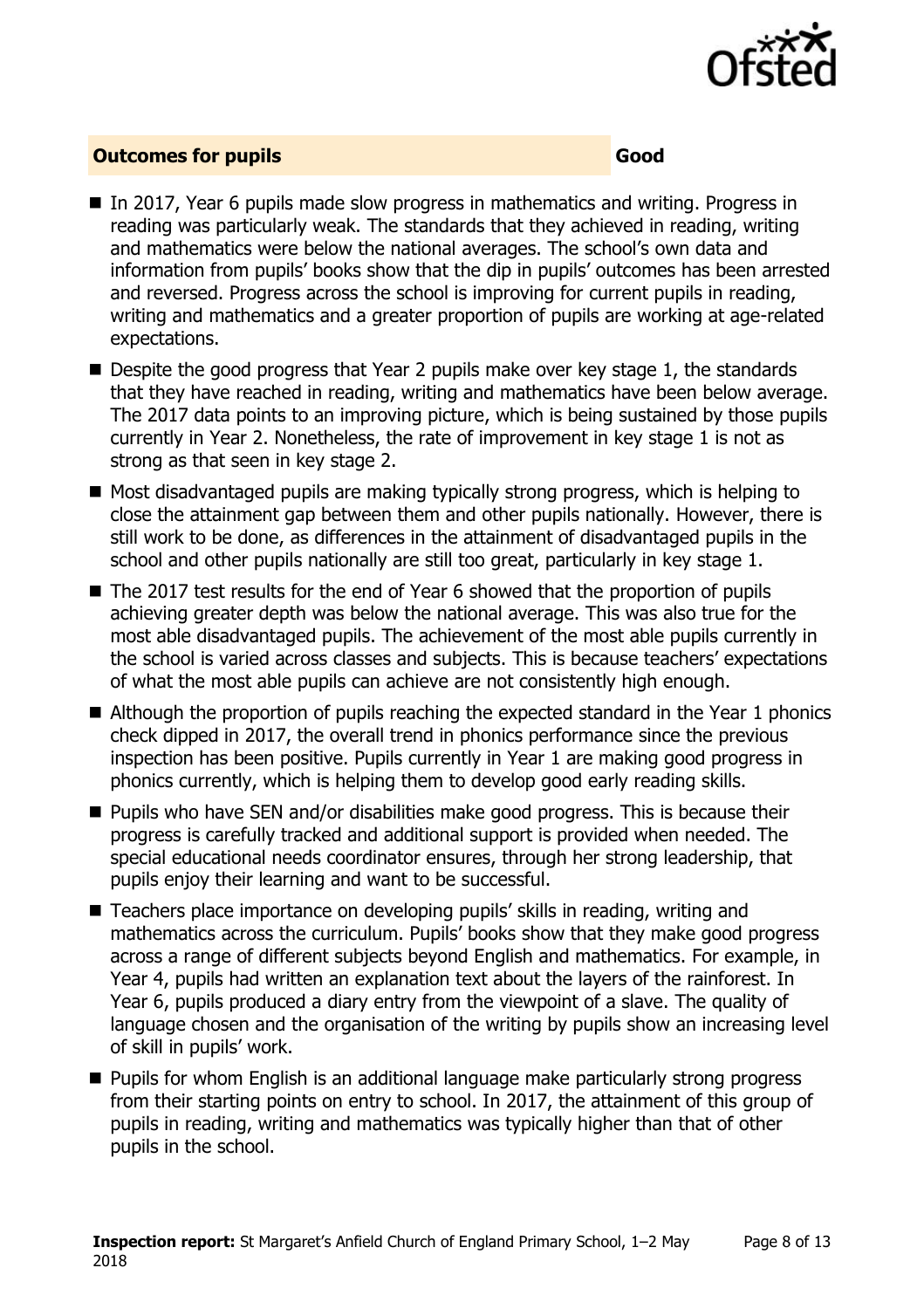

#### **Early years provision Good**

- A large proportion of children start school in early years with skills, knowledge and understanding below those typical for their age. Often, children's speech and language has been delayed. The development of early language skills is an important focus in early years. This focus has had an effective impact on children achieving a good level of development which, in 2017, was close to the national figure.
- Strong leadership and good teaching in the early years setting ensures that children are well prepared for their transition to key stage 1.
- The early years leader works closely with her own staff and with the staff of the private nursery that shares the school site. As a result, children make a smooth transition into Reception because staff have a good understanding of children's academic, social and personal needs.
- A carefully planned and engaging curriculum supports children in developing effective characteristics of learning. This is evident in children's learning journeys. Children's work is carefully assessed and their progress is shown through work samples. For example, there are many opportunities for children to develop their writing and number skills. Adults choose reading books with care and these are used to develop children's writing. For example, children wrote quality sentences about what the 'very hungry caterpillar' ate on Wednesday.
- There is a strong focus on learning and preparing children for the next stage of their education. However, sometimes opportunities to challenge children are missed. For example, when children have completed a task they sometimes wait for an adult to offer them another activity.
- Funding to support the learning of disadvantaged children is used well in early years and many of these children make rapid gains in their learning. Staff receive training in those areas where children need additional support. For example, all staff received training in developing early language skills. As a result, children are able to quickly overcome the speech and language difficulties that many have when they join the school.
- Partnerships with parents are strong and parents are encouraged to contribute to their children's learning at home. Parents spoke highly of staff when dropping their children off at school. Developing a love of reading starts early in Nursery, where an increasing number of parents are taking home reading books, including 'tricky' challenging reading books for their children.
- Children are able to work independently and also to stay focused on tasks under the direction of adults. There are opportunities for children to develop their reading, writing and number skills inside the classroom and in the outdoors environment. For example, children have a cosy reading corner in the outdoor area as well as an area for planting and growing where there are labelled instructions for caring for the plants. Children are encouraged to explore and investigate through well-organised learning opportunities For example, children investigated vehicles as they moved down ramps and listened to sounds that they could make with musical instruments. Children played imaginatively in the 'dinosaur den' and used resources that encouraged them to explore and be curious.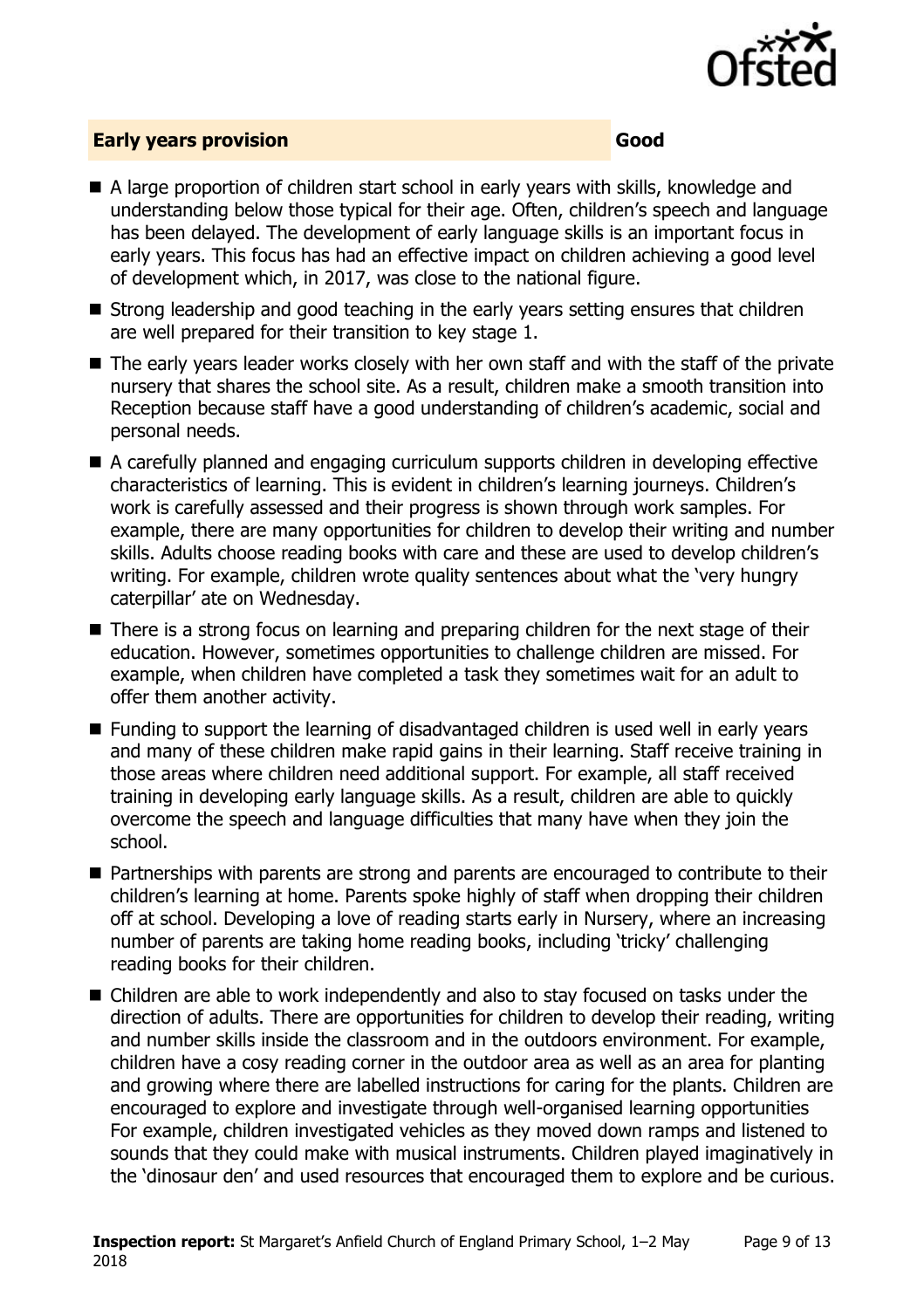

- Children's behaviour is good. They work cooperatively with each other and are able to do this independently as well as under the direction of adults. Expectations of children's behaviour in early years are high and children respond positively to staff. They listen carefully and follow instructions well. For example, children worked independently using technology to find mirror images of patterns. They were successful in their task and supported each other in the group.
- Safeguarding is rigorous and careful attention is paid to children who need support. Leaders ensure that all statutory welfare requirements are met.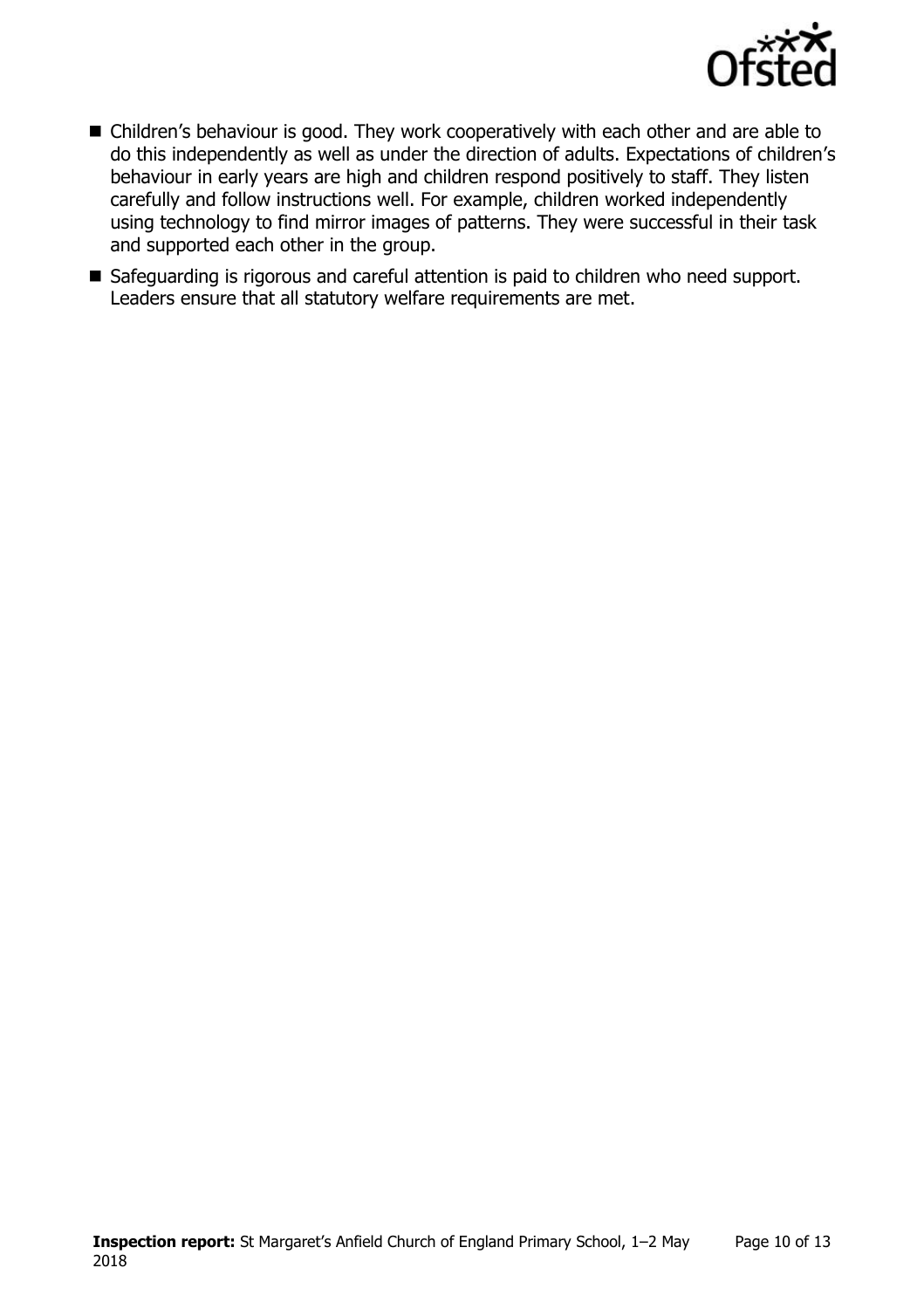

# **School details**

| Unique reference number | 134245    |
|-------------------------|-----------|
| Local authority         | Liverpool |
| Inspection number       | 10042494  |

This inspection of the school was carried out under section 5 of the Education Act 2005.

| Type of school                      | Primary                                    |
|-------------------------------------|--------------------------------------------|
| School category                     | Voluntary controlled                       |
| Age range of pupils                 | 3 to 11                                    |
| Gender of pupils                    | Mixed                                      |
| Number of pupils on the school roll | 455                                        |
| Appropriate authority               | The governing body                         |
| Chair                               | Reverend Peter Winn                        |
| <b>Headteacher</b>                  | Mrs Lesley Hughes                          |
| Telephone number                    | 01512 605 522                              |
| Website                             | www.stmargaretsanfield.co.uk               |
| Email address                       | admin@st-margaretsanfield.liverpool.sch.uk |
| Date of previous inspection         | 20-21 May 2014                             |

#### **Information about this school**

- This is a larger-than-average-sized primary school.
- There is a new headteacher in post since the previous inspection in 2014. There have been further staff changes that have taken place during the period of time since the previous inspection.
- The proportion of pupils who speak English as an additional language is above the national average. The majority of pupils are of White British heritage.
- The proportion of disadvantaged pupils is above the national average.
- The school met the government's floor standards in 2017, which are the minimum expectations for pupils' attainment and progress in reading, writing and mathematics by the end of Year 6.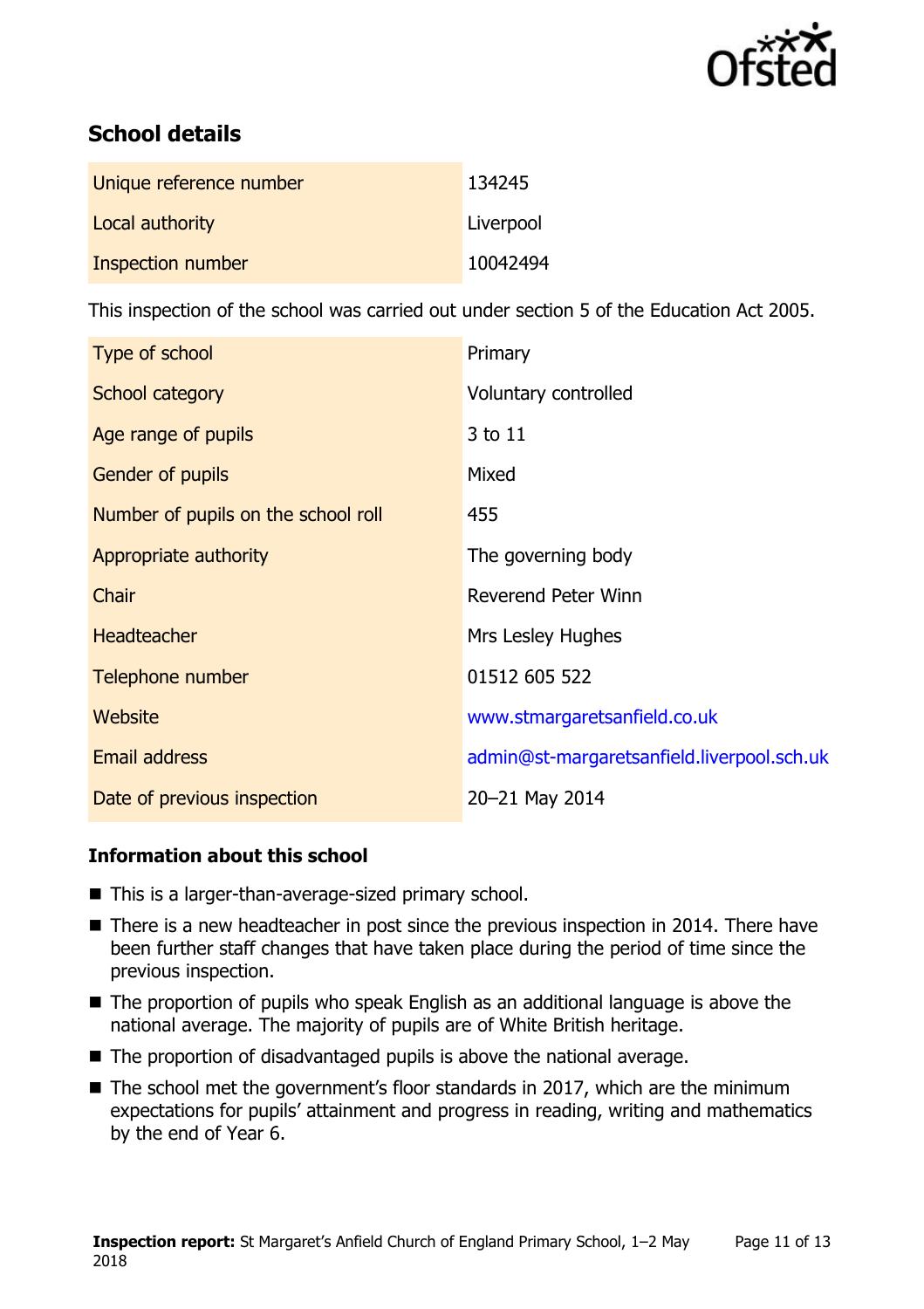

## **Information about this inspection**

- Inspectors observed teaching and learning throughout the school. Three observations were carried out jointly with the headteacher and one with a senior member of staff. In addition, inspectors scrutinised pupils' workbooks and listened to a group of pupils in Year 2 and Year 6 read.
- Inspectors spoke to pupils informally during the school day and observed them during playtimes. They also met formally with two groups of pupils to talk about their learning, behaviour and safety.
- Inspectors reviewed a range of documents, including information about pupils' progress, school improvement plans, minutes of governors' meetings, information about teachers' performance and external reviews of the school. An inspector scrutinised leaders' records relating to behaviour, attendance and safeguarding.
- Inspectors spoke to some parents in school and considered 25 responses from parents to Ofsted's online survey, Parent view. Inspectors considered responses from 26 staff to Ofsted's questionnaire.
- Inspectors took note of displays around the school and information from the school's website.

#### **Inspection team**

| Christine Howard, lead inspector | Ofsted Inspector |
|----------------------------------|------------------|
| Linda Griffiths                  | Ofsted Inspector |
| Sandie La Porta                  | Ofsted Inspector |